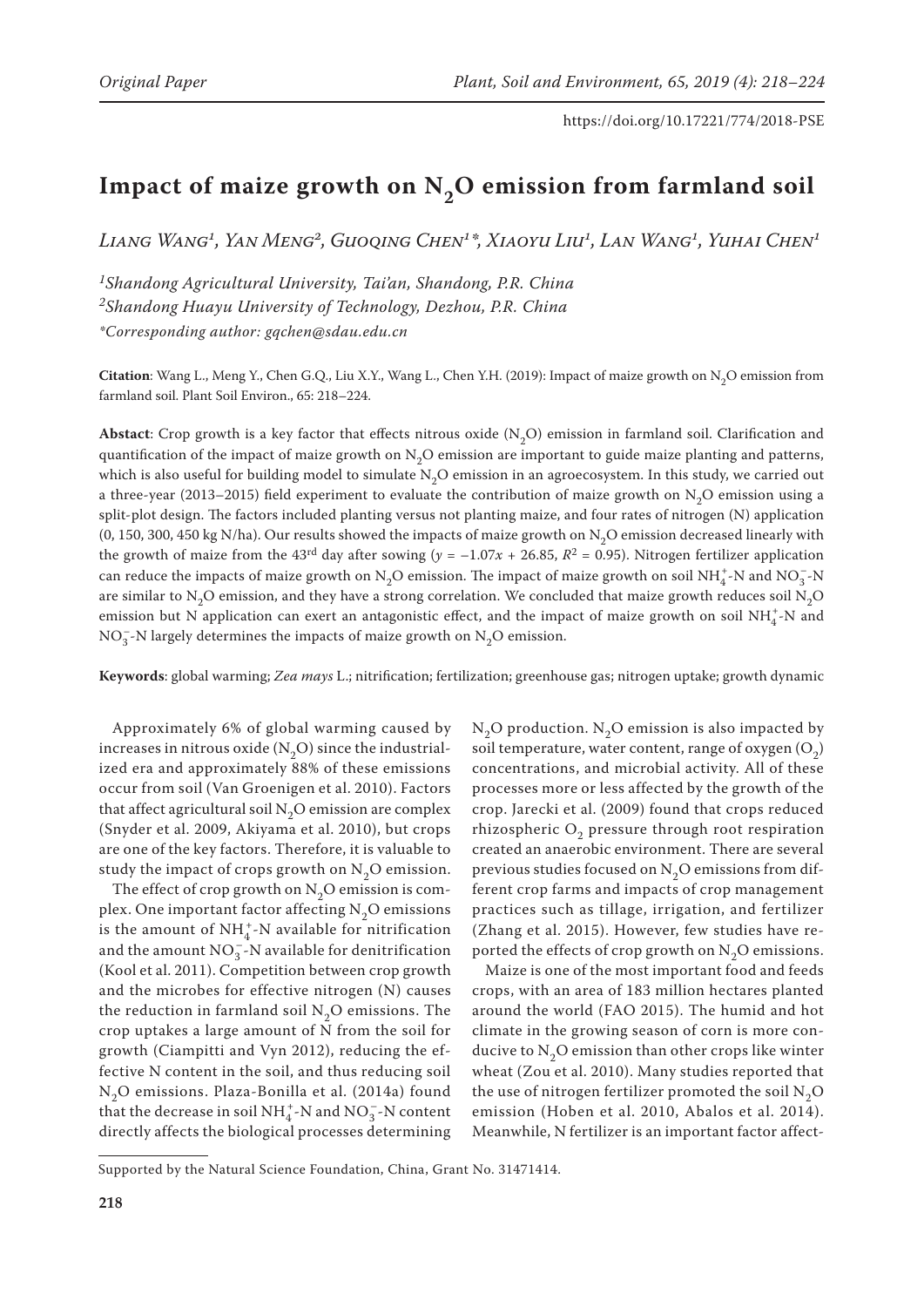ing maize growth and development processes (Liu and Wiatrak 2012). Linear or exponential relationship between fertilizer N rates and direct  $N_2O$  emissions have been established (Kim et al. 2013). However, these relationships mostly don't isolate the effects of crops growth, so more researches are needed to quantify the impact of crop growth on  $N_2O$  emission.

In this study, we conducted a three-year field trial and greenhouse experiment to investigate soil  $N_2O$ emission from a field planting maize and a field without maize at different maize growth stages with four N application treatments. The aims were (1) to clarify the influence of maize growth on soil  $N_2O$ emission and analyze the difference of the influence at different growth stages; (2) to quantify the difference of the influence under different N application levels; (3) to understand the absorption of N by maize is one of the main reasons affecting  $N_2O$  emission.

## **MATERIAL AND METHODS**

**Study site**. The field experiment was carried out at Dawenkou experiment stations (35°58'N, 117°3'E) of Shandong Agricultural University in Huang-Huai-Hai region from 2014–2016. The soil type is brown soil, and its physical and chemical properties (0–20 cm depth) were as follows: total N, 0.82 g/kg; available P, 27.48 mg/kg; available K, 129.70 mg/kg; available S, 43.35 mg/kg; organic carbon, 22.93 g/kg; bulk density, and  $1.04$  g/cm<sup>3</sup>. The climatic conditions from 2014–2016 are shown in Figure 1. The farming system in this area is wheat-maize double cropping system, the growing season of wheat is from mid-October to early June, and of maize from mid-June to early October. The traditional fertilizer application and irrigation amount in the wheat season were 225 kg N/ha and 110 mm, respectively.

**Experimental design**. The experiments conducted in eight districts from 2014, in 50  $\times$  46 m<sup>2</sup> plots. Each processing area was  $10 \times 20$  m<sup>2</sup> and surrounded by 2 m-wide borders. The experiment consisted of four N levels, N0 (0 kg N/ha), N150 (150 kg N/ha), N300 (300 kg N/ha), and N450 (450 kg N/ha), with each N level being employed in both maize planting and no maize planting treatments. The N treatment without planting maize is used to compare the effect of maize growth on  $N<sub>2</sub>O$  emission under different fertilizer rates. Under the same experimental conditions, maize growth, as the only variable, is the main reason for the difference in  $N<sub>2</sub>O$  emission between fields planted with and without maize.

Maize (cv. Zhengdan 958) planted on June 18 in 2014, 2015 and 2016 with a row spacing of  $60 \times 22.2$  cm. N fertilizer (urea) was applied in each plot and was divided into two parts: 40% of the urea was applied before sowing, and 60% of urea was applied to 5-cmdeep trenches between the rows of maize plants at the twelve-leaf stage. The application rates of phosphate and potash fertilizers were 65.49 kg P/ha and 124.47 kg K/ha before sowing. After fertilization, we irrigated the maize to avoid ammonia volatile. The amount of water for each irrigation is 40 mm on June 8 and July 30, respectively. Pesticide management and plowing management (50 mm) during the maize-production season was by the conventional practices. All the management procedures were identical for each treatment.

**Sample collection and measurement**. N<sub>2</sub>O emissions measured using the closed static chamber method (Huang et al. 2017). Measurements carried out about 7 days for maize after sowing and continued until harvest. The  $N<sub>2</sub>O$  concentration in each sample analyzed using a gas chromatograph (GC-2010 plus, Shimadzu, Kyoto, Japan). The hourly



Figure 1. Daily means air temperature and precipitation during the test of 2014–2016  $\,$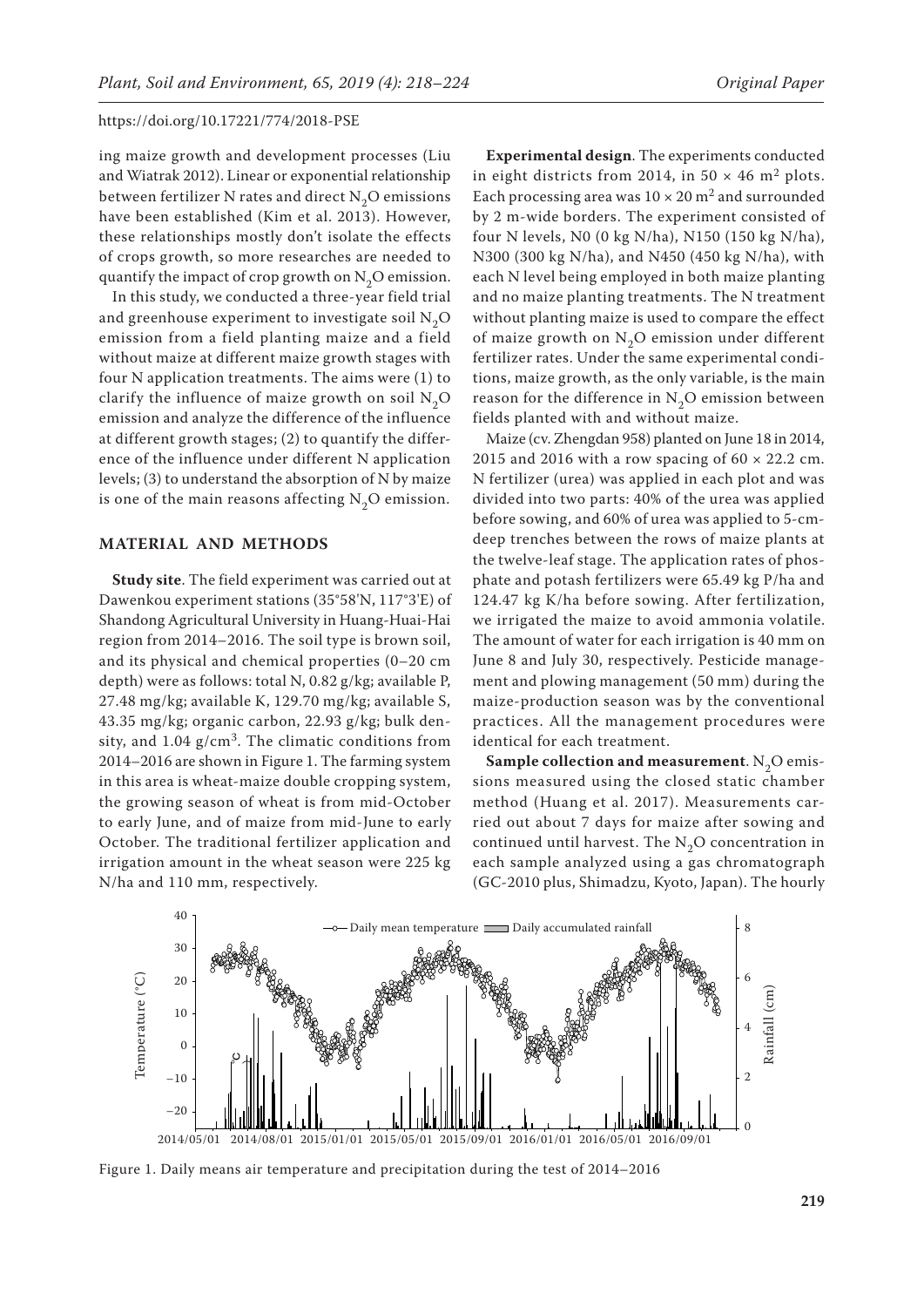N<sub>2</sub>O fluxes ( $\mu$ g/m<sup>2</sup>/h N<sub>2</sub>O-N) calculated from the slope of the linear increase in  $N_2O$  concentration in the sealed collection box (Rafique et al. 2011). The daily  $N<sub>2</sub>O$  emissions estimated as the hourly  $N<sub>2</sub>O$  emission multiplied by 24 h (Hu et al. 2013). Seasonal and annual cumulative  $N<sub>2</sub>O$  emission was a total of measurement and no-measurements days.  $N<sub>2</sub>O$  emission of no-measurements days estimated by linear interpolation (Mosier et al. 2006).

We collected soil samples on V3 (trilobites period); V6 (six leaf stage); V12 (twelve leaf stage); VT (tasseling stage); R3 (ratooning buds), and R6 (full ripeness period). We sampled soil from 0–20 cm. Soil  $NH_4^+$ -N and  $\mathrm{NO_3^-}$  -N content analyzed with a continuous flow analyzer (Seal Auto Analyzer III, Hamburg, Germany).

**Statistical analysis**. The effect of maize growth on  $N<sub>2</sub>O$  emission estimated by comparing the difference of  $N_2O$  emissions between planting maize field and no planting maize field calculated by the following equation:

$$
NEI = (M_i - NM_i)/NM_i \tag{1}
$$

Where: NEI – effect of maize growth on  $N_2O$  emission;  $M_i$  –  $N_2$ O emission from planting maize field, measured on an *i*<sup>th</sup> day from plots planting maize;  $NM_i - N_2O$  emission on an  $i<sup>th</sup>$  day from plots no planting maize. NEI > 0 indicates that the maize growth increased farmland  $N_2O$  emissions; NEI < 0 indicates that the maize growth reduced the farmland  $N_2O$  emissions, and greater values of |NEI| indicate a greater effect. The effect of maize growth on soil N (SNI) calculated in the same way.

To test the differences among the treatments, the data analyzed using an analysis of ANOVA. The means were compared with at least significant difference (*LSD*) test at the 5% level using Microsoft Excel 2010 software (Microsoft, Redmond, USA) for windows and PASW Statistics 18.0 (SPSS, Chicago, USA).



Figure 2. The planting maize field N<sub>2</sub>O cumulative emissions (a); daily N<sub>2</sub>O flux (b) and the daily N<sub>2</sub>O flux difference between planting maize field and no planting maize fields (c) under different fertilizer rates during the maize growing season (2014–2016). N0 – 0, N150 – 150, N300 – 300, N450 – 450 kg N/ha  $\ddot{c}$  between planting maize fields (C) under different fertilizer rates (C) under different fertilizer rates (C) under different fertilizer rates (C) under different fertilizer rates (C) under different fertilizer rat during maize neius (c) under um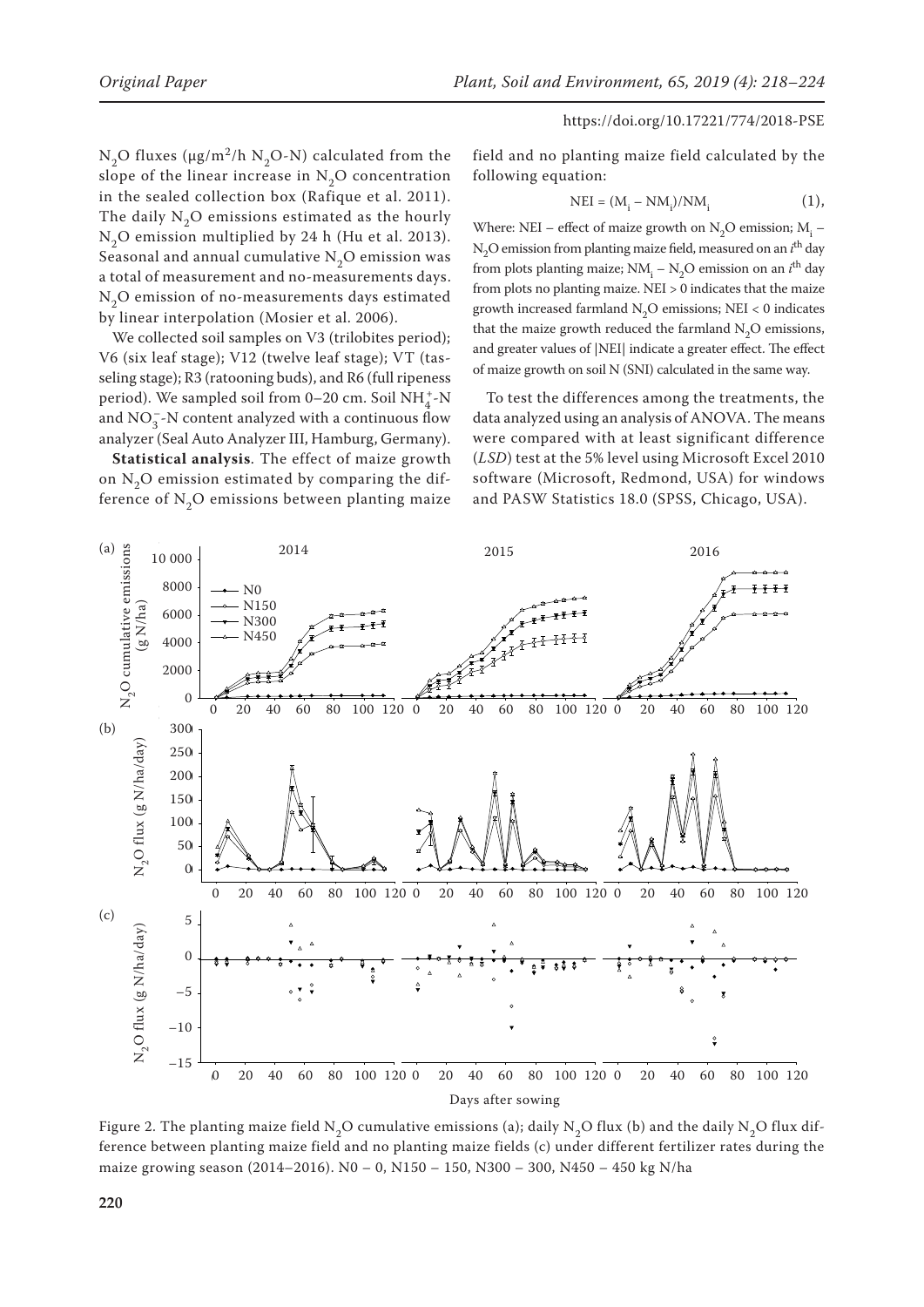### **RESULTS AND DISCUSSION**

**N2O emission dynamics of planting and no planting maize field**. Cumulative  $N<sub>2</sub>O$  emission in maize growing season of N0, N150, N300, and N450 ranged from 166.43 to 317.11 g/ha, from 3920.0 to 6090.49 g/ha, from 5380.24 to 7926.54 g/ha and from 6314.96 to 9084.19 g/ha, respectively, which significantly increased with nitrogen application (Figure 2a and Table 1). The trends of daily soil  $N_2O$  emissions from planting maize field under different treatments were mostly identical, with emission peaking after fertilizing, irrigation, and rainfall (Figure 2b). However,  $N<sub>2</sub>O$  emissions were different from planting maize field and no planting maize field under the same N application levels, and the degree of difference changed with the growth periods (Figure 2c).

Nitrogen content is the main factor determining soil nitrification and denitrification, which is, in turn, the main factors to affect soil  $N_2O$  emission (Allen et al. 2010, Nan et al. 2016). As maize absorbs large amounts of soil N for growth, maize growth is also the main factor affecting soil nitrification and

Table 1. Cumulative  $\mathrm{N}_2\mathrm{O}$  emissions from planting maize field and no planting maize fields under different fertilizer rates and the differential during the maize growing season (2014–2016)

| Treatment |                  | Planting maize No planting<br>field | maize field     | Differential |
|-----------|------------------|-------------------------------------|-----------------|--------------|
|           |                  |                                     | (kg N/ha)       |              |
| 2014      | N <sub>0</sub>   | $0.17 \pm 0.01$                     | $0.21 \pm 0.01$ | $-0.04$      |
|           | N <sub>150</sub> | $3.92 \pm 0.08$                     | $4.11 \pm 0.11$ | $-0.19$      |
|           | N300             | $5.38 \pm 0.22$                     | $5.52 \pm 0.19$ | $-0.14$      |
|           | N450             | $6.29 \pm 0.11$                     | $6.31 \pm 0.17$ | $-0.02$      |
| 2015      | N <sub>0</sub>   | $0.18 \pm 0.01$                     | $0.22 \pm 0.01$ | $-0.04$      |
|           | N <sub>150</sub> | $4.36 \pm 0.32$                     | $4.52 \pm 0.30$ | $-0.16$      |
|           | N300             | $6.16 \pm 0.20$                     | $6.29 \pm 0.10$ | $-0.13$      |
|           | N450             | $7.24 \pm 0.08$                     | $7.30 \pm 0.11$ | $-0.06$      |
| 2016      | N <sub>0</sub>   | $0.32 \pm 0.02$                     | $0.38 \pm 0.01$ | $-0.07$      |
|           | N <sub>150</sub> | $6.09 \pm 0.07$                     | $6.34 \pm 0.19$ | $-0.25$      |
|           | N300             | $7.93 \pm 0.26$                     | $8.09 \pm 0.27$ | $-0.16$      |
|           | N450             | $9.08 \pm 0.05$                     | $9.10 \pm 0.36$ | $-0.01$      |

N0 – 0, N150 – 150, N300 – 300, N450 – 450 kg N/ha



Figure 3. The impact of maize growth on  $N_2O$  emission (NEI) in maize growth stages under different nitrogen  $(3)$ (N) application rates. N0 – 0, N150 – 150, N300 – 300, N450 – 450 kg N/ha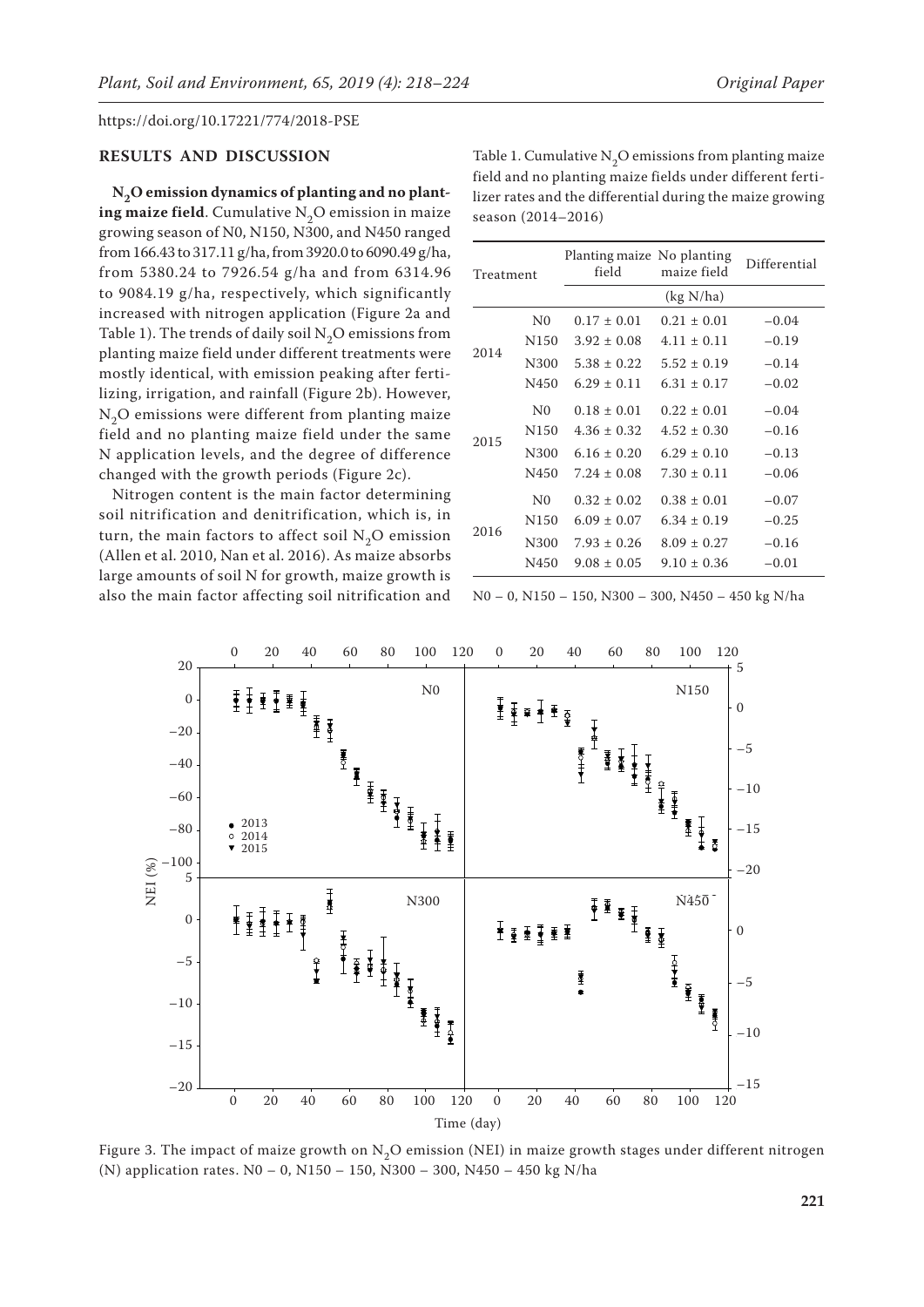denitrification, and a potential driver of soil  $N_2O$ emission levels (Snyder et al. 2009). As a result, under the same N fertilizer conditions,  $N_2O$  emissions from planting maize field was less than that of no planting maize field.

**NEI during the maize growth period**. The altering trend and degree about NEI of various years are similar, the average of 2014, 2015 and 2016 are –37.56, –37.39, and –35.74%, respectively (Figure 3, N0). The NEI values showed a decreasing trend with the growth of maize in all years, but there were no significant changes (average:  $0.730 \pm 0.115\%$ ) during the growth period from 0 to 36 days after sowing (sowing to V6). The average NEI was  $-56.923 \pm$ 1.010% from 37 to 113 days (V12 to R6) and decreased linearly ( $y = -1.07x + 26.85$ ,  $R^2 = 0.95$ ) with the growth of maize.

The NEI was negative in planting maize field because maize growth reduced farmland  $N_2O$  emissions by absorbs large amounts of soil N. The N-absorption

capacity varied among different stages of maize development (Grzebisz 2013). The absorption capacity of maize at different growth stages directly affects the concentration of soil  $\mathrm{NH}_4^+$  N and  $\mathrm{NO_3^-}$  -N (Manzur et al. 2014, Plaza-Bonilla et al. 2014b), which in turn affects the soil  $N_2O$  emissions (Bonelli et al. 2016). The rate of reduction of soil  $NH_4^+$ -N and  $NO_3^-$ -N increases gradually through the growth period of maize, while the reduction rate in the field with no planting maize field was steady (Cassman et al. 2002). Hence, the difference in  $N_2O$  emission between maize planting field and no planting maize field increased through the maize growth period.

**Changes in the NEI with N application rate**. NEI was consistent across years under the same N application rate but significantly increased with the increase of N application rate (Figure 3). NEI for N150, N300, and N450 were –6.74, –4.75, and  $-1.57$ , respectively. With the increasing of N application from N0 to N450, NEI decreased linearly



Figure 4. Nitrate nitrogen (NO $_3^-$ -N) and ammonium nitrogen (NH $_4^+$ -N) at 0–20 cm depth, and accumulative  $N_2$ O emissions from critical maize stages in the N0, N150, N300, and N450 treatments. Vertical bars denote the standard error of the means (*n* = 3). N0 – 0, N150 – 150, N300 – 300, N450 – 450 kg N/ha; V3 – trilobites period; V6 – six leaf stage; V12 – twelve leaf stage; VT – tasseling stage; R3 – ratooning buds; R6 – full ripeness period  $\epsilon$ s in the two, typo, typo, and typo the  $\alpha$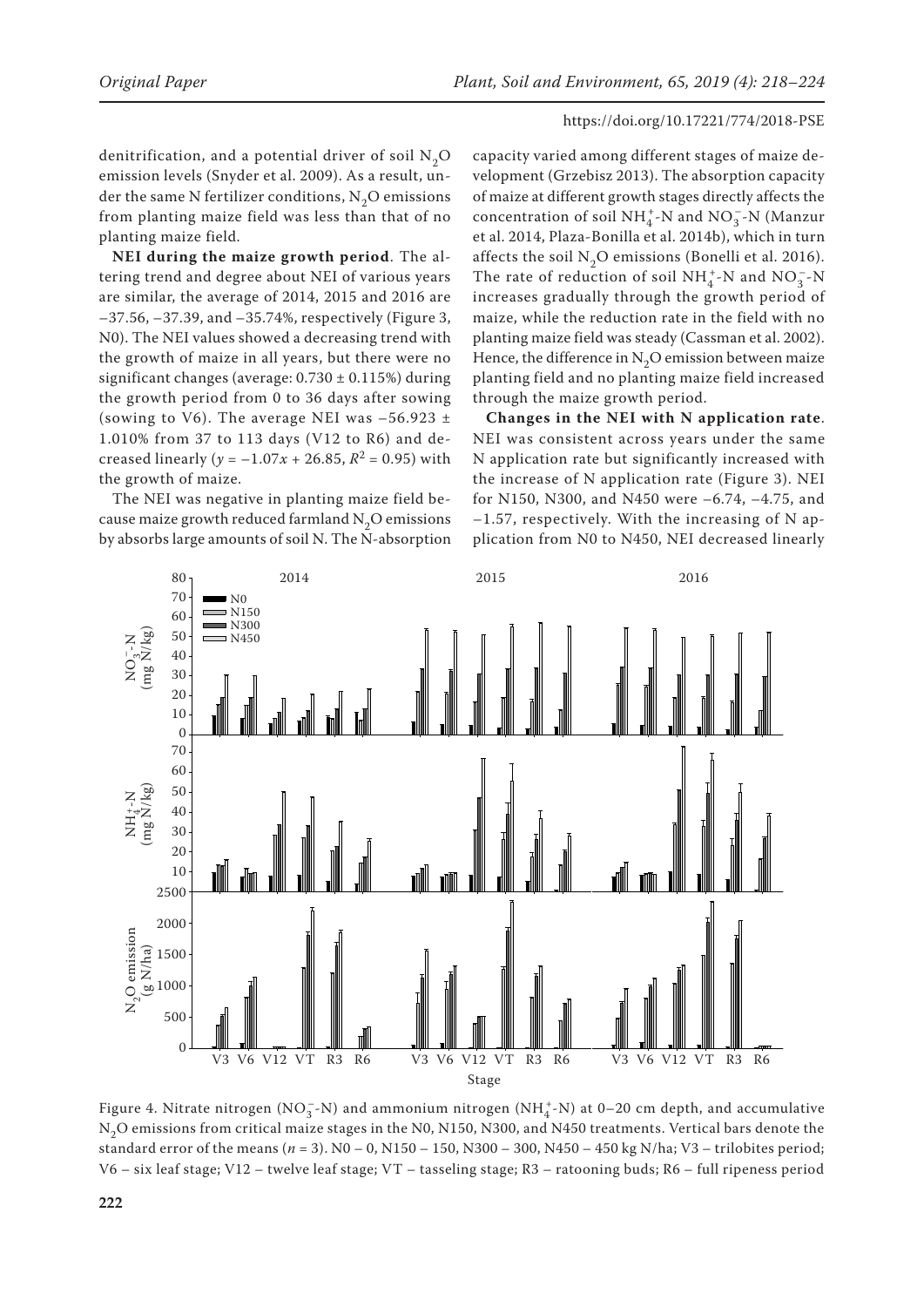

Figure 5. The correlation between the effect of nitrogen (N) on N<sub>2</sub>O emission and soli N (NH<sup>+</sup>-N and NO<sub>3</sub>-N).<br>N<sub>2</sub> and NO<sub>3</sub> and NO<sub>3</sub> and NO<sub>3</sub> and NO<sub>3</sub> and NO<sub>3</sub> and A<sub>2</sub> and A<sub>2</sub> and A<sub>2</sub> and A<sub>2</sub> and NO<sub>3</sub> and A<sub>2</sub> No – 0, N150 – 150, N300 – 300, N450 – 450 kg N/ha; \**P* < 0.05; \*\**P* < 0.01; \*\*\**P* < 0.001; NEI – effect of maize growth on  $N_2O$  emission

 $(y = -0.016x + 0.245, R^2 = 0.99)$ . The N application has a significant impact on NEI after topdressing. From topdressing to harvest, the NEI for N150, N300, and N450 reduced by 15.796, 12.545, and 8.026%, respectively, than that before topdressing.

Nitrogen fertilizer application promotes crop growth and absorption of soil N (Boomsma et al. 2010, Manzur et al. 2014). With the increase of N application, N gradually satisfied the need of crop growth, microbial processes of  $\mathrm{N}_2\mathrm{O}$  obtained more NH  $_4^+$  -N and NO  $_3^-$  -N at the same time (Linquist et al. 2012). The effect of maize growth on  $N_2O$  emission gradually decreases with the increase of N application. Thus, the NEI increased significantly with N fertilizer application. However, NEI being greater than zero after topdressing (Figure 3, N300 and N450). The possible reason is topdressing can prompt crop roots and soil microbes to secrete more enzymes related to the decomposition of organic molecules and N compounds (Berg and Smalla 2009). Many other factors linked with maize growth are likely to be involved in increasing soil  $N<sub>2</sub>O$  emissions, but the specific factors and the mechanisms involved remain unclear.

**Soil N is the key factor for the NEI**. The  $NH_4^+$ -N and  $NO_3^-$ -N from 2014 to 2016 with the N application levels at the six growth stages shown in Figure 4. The trend of  $N<sub>2</sub>O$  accumulated emissions with the maize growth period from planting maize field was not completely consistent with this concentration of soil  $\mathrm{NH}_4^+$ -N and  $\mathrm{NO_3^-}$ -N. However, the NEI was closely correlated with SNI of NH<sub>4</sub><sup>-</sup>N and NO<sub>3</sub><sup>-</sup>N (Figure 5).

In addition to soil N, field management can influence crop growth and affect the NEI directly or indirectly (Yao et al. 2009). Further study is needed on the interaction between farmland management and the effect on  $N<sub>2</sub>O$  emission to determine the mechanisms of crops affect soil  $N_2O$  emission.

### **REFERENCES**

- Abalos D., Jeffery S., Sanz-Cobena A., Guardia G., Vallejo A. (2014): Meta-analysis of the effect of urease and nitrification inhibitors on crop productivity and nitrogen use efficiency. Agriculture, Ecosystems and Environment, 189: 136–144.
- Akiyama H., Yan X.Y., Yagi K. (2010): Evaluation of effectiveness of enhanced-efficiency fertilizers as mitigation options for N<sub>2</sub>O and NO emissions from agricultural soils: Meta-analysis. Global Change Biology, 16: 1837–1846.